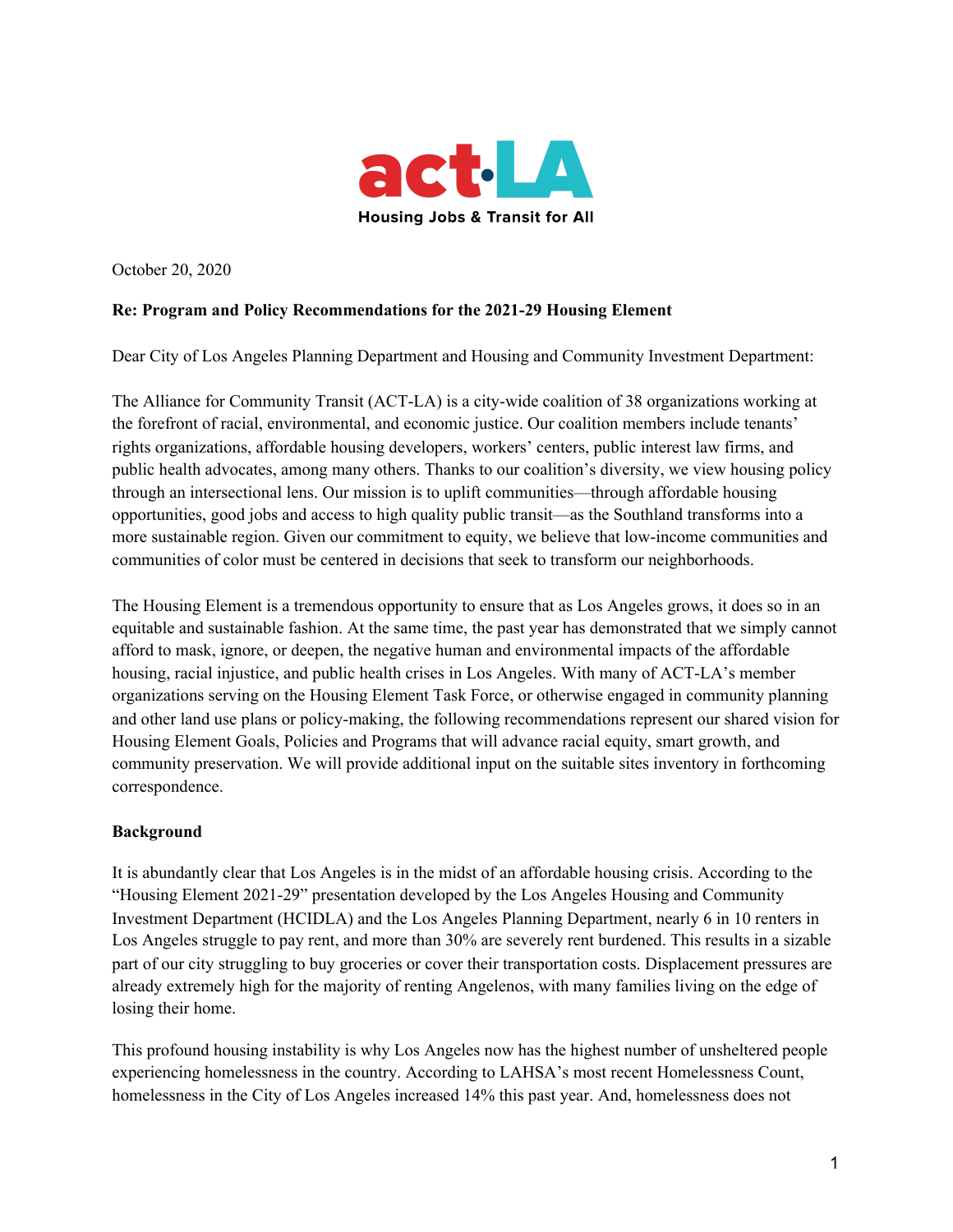impact all populations equally. Black Angelenas continue to be 4 times more likely to experience homelessness than their white counterparts. Youth homelessness increased 24% this past year. Since public benefits and wage levels have not kept up with housing costs, family homelessness is expected to increase. More than half of unsheltered adults counted this past year are on their first episode of homelessness, which indicates that even as we create new housing opportunities for the unhoused, the housing crisis is forcing yet more of our neighbors onto the street or into their cars.

These dire conditions demand bold action. HCIDLA's "Displacement Index" clearly shows that rent burdened households are concentrated in Central LA, South LA, East LA, Northeast LA, and significant portions of the San Fernando Valley. These communities must therefore be prioritized for displacement prevention policies. The policies outlined below articulate ACT-LA's shared vision for how the Housing Element can and should address the affordable housing and homelessness crises, and protect vulnerable residents.

Our Regional Housing Needs Assessment (RHNA) goal requires the city produce about 32,000 units per year at various levels of affordability, and yet LA has been averaging about only 1,100 affordable units a year. We have failed as a city to come close to meeting the affordable housing goals set out in the last Housing Element. Meanwhile, market rate units have indeed been built, some of which are still sitting empty. And between 2001 and 2019, over 26,500 units - over 3% of the total rent-controlled housing stock (which makes up roughly 75% of rental housing in Los Angeles) were taken off the rental market using the Ellis Act.

The City must prioritize programs and policies that create and preserve the housing Los Angeles needs the most: units affordable to deeply, extremely and very low-income households.Without a significant commitment to policies and programs that result in deeply affordable units at scale, address vacancy issues in new units, and stabilize communities at risk of displacement, simply building a large number of units will not stem the severe housing crisis we are in.

### **Summary of Recommendations**

ACT-LA has outlined six overarching priorities to guide the City's work in meeting housing needs while also protecting vulnerable residents and the environment. Each priority consists of subsections, which include recommended policies and programs to further these priorities. ACT-LA's six priorities for the Housing Element are: (1) Preserve Affordable and Rent-stabilized Housing; (2) Strengthen Tenant Protections; (3) Facilitate Investment in Social Housing, Community Land Trusts, and Strategic Land Acquisitions; (4) Increase Supply of Deeply Affordable Housing; (5) Further Environmental Justice and Improve Climate Resilience and Community Health; and (6) Ensure Meaningful Community Participation and Capacity Building.

Some of the following recommendations are similar to recommendations we made during the creation and adoption of the City of LA's Assessment of Fair Housing Plan. Given the conclusions researchers have made about the transformative nature of access to high opportunity areas for low-income families, we encourage a particular emphasis on goals, objectives, programs, and policies that desegregate Los Angeles and ensure that high opportunity areas actually create opportunity for people of color and low-income families.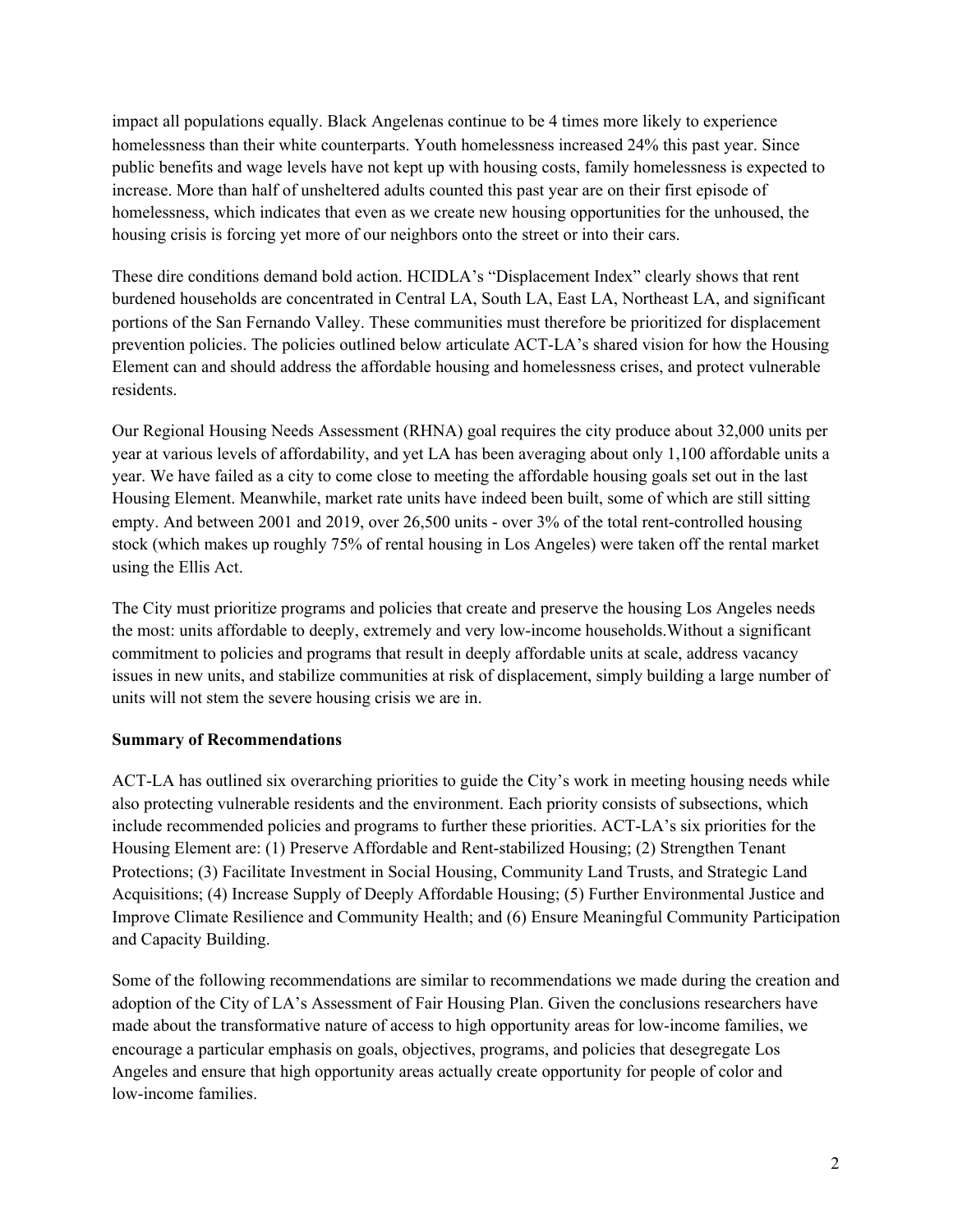### **1. PRESERVE AFFORDABLE AND RENT STABILIZED HOUSING**

Preserving affordable housing—whether subsidized or naturally-occurring—is necessary to achieve housing policy goals and to ensure an equitable and inclusive city. This requires specific Housing Element goals, policies and programs aimed at eliminating the loss of affordable and rent stabilized units due to demolition or conversion, adequately monitoring our affordable housing inventory, and carefully assessing and mitigating the risk of homelessness before it occurs.

### *a. Regulate demolition and condo conversions.*

Demolitions and condo conversions are city-regulated processes that often precede the direct displacement of tenants, often low-income renters of color. The City should follow the lead of other jurisdictions in California and set an annual allowance for the number of demolitions and condo conversions in a given area, such as a Community Plan Area. In addition, HCIDLA and the Planning Department should work with the LA Department of Building and Safety to ensure that demolitions are properly tracked and labeled. Currently, it is difficult for the data to be tracked from Planning Application to demolition and construction as permits go through various agencies such as DCP, LADBS and HCIDLA. Furthermore, to protect against premature demolition, the City should require that demolition permits be granted only after all building permits have been issued. The Housing Element should include policies and programs to effectively regulate demolitions and condo conversions, including but not limited to the following.

- Residential Conversion Annual Allowance. Establish an annual allowance for the number of condo conversions in a given Community Plan Area.
- Residential Demolition Annual Allowance. Establish an annual allowance for the number of residential units demolished in the Community Plan Area.
- Limit Residential Conversions. Residential Conversion Projects, as defined in LAMC Section 12.95.2, shall be denied if the vacancy rate in the Community Plan Area is five percent or less or if the cumulative effect on the rental housing market is significant.
- Restrict Residential Demolition Permits. No permit for residential demolition in the Community Plan Area shall be issued unless all necessary building permits have been issued for new construction on the site.

### *b. Ensure "No Net Loss" of af ordable housing.*

Achieving a net gain of affordable housing requires that the City: (a) preserve existing affordable housing; (b) replace affordable housing lost due to new development and ensure right of return; and (c) incentivize new affordable housing production. The Housing Element should include policies and programs to effectively ensure no-net-loss of affordable housing, including but not limited to the following.

• Area-wide No Net Loss. For each Community Plan Area (CPA), create and monitor an inventory of units subject to a recorded covenant, ordinance or law that restricts rents to levels affordable to lower-income households, including Low-income, Very Low-Income, Extremely Low-Income and Deeply Low-Income; subject to the Rent Stabilization Ordinance or AB 1482; and/or occupied by lower-income households. Publish an annual report of the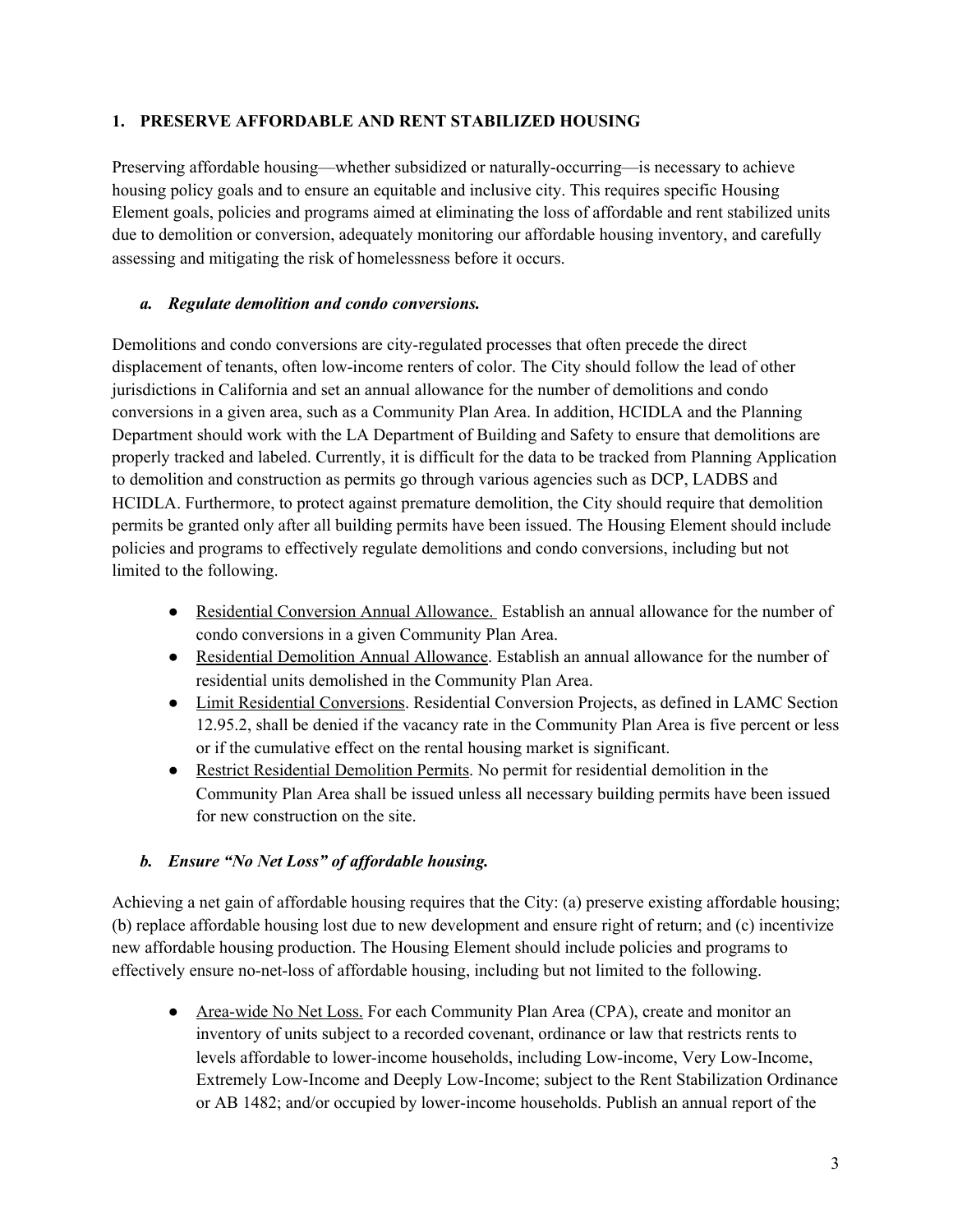affordable housing inventory, including the total number of units, affordability level, as well as the frequency and location of Ellis Act evictions, condominium conversions, and/or residential demolitions within the CPA. If an annual report demonstrates a reduction in the inventory within any affordability category, the City should: (a), create a Recovery Action Plan with specific programs and investments to prevent further loss and to increase affordable housing production in the area; and (b) require applications for discretionary land use approvals in the CPA to include a Displacement Impact Report. These provisions would apply until an annual report demonstrates that that particular loss has been recovered.

- Site-specific No Net Loss. *All* new construction should replace any housing demolished that was affordable to or occupied by lower-income households, or subject to LARSO or AB 1482. Replacement requirements should include housing affordable to or occupied by deeply low-income households at the 15% AMI level (in addition to 30%, 50% and 80% AMI levels). Over 10% of renter households in LA County fall into the 0-15% AMI range and cannot afford rents set to the 30% AMI level. 1
- Right of Return to Newly-Constructed Affordable and/or Rent-Controlled Units. Households displaced due to demolition or condominium conversion should be offered and have the first right of refusal on leases in the new units whenever possible.
- Enhance HCIDLA's Ellis Act Report Dashboard. HCIDLA recently released an Ellis Act Report Dashboard<sup>2</sup> which tracks the number of units withdrawn under the Ellis Act and the number of units added. This dashboard will be a valuable tool and should be improved to include all replacement unit data, as well as information regarding units withdrawn and added from Conditional Use Permits, the Transit Oriented Communities Program, By Right Developments, SB 330 and other entitlement applications.
- Preserve Expiring Covenants. Coordinate with relevant agencies to ensure the renewal of expiring affordable housing covenants and promote opportunities for tenant purchase or acquisition of units with expiring covenants by affordable housing developers, community-based organizations, or community land trusts to achieve affordability in perpetuity.

### *c. Assess and mitigate risk of homelessness.*

A large part of the City's current homelessness crisis is being driven by unaffordable housing, which is exacerbated by rising rents and results in evictions. The City's plans to meet its RHNA allocation through the community plan updates are primarily focused on increasing the supply of market rate housing which is far out of reach of our poorest residents and residents at highest risk of displacement and homelessness. To prevent these planned investments from exacerbating the homelessness crisis, the Housing Element should include policies and programs to effectively identify and mitigate homelessness risk, including but not limited to the following.

● Homelssness Risk Assessment. As part of each community plan update or major economic development project, the City must do an analysis to identify the number of residents at risk of homelessness utilizing HCIDLA's "Displacement Index," as well as the Homelessness

<sup>1</sup> <https://chpc.net/resources/los-angeles-county-annual-affordable-housing-outcomes-dashboard-2020/>

<sup>2</sup> <https://hcidla2.lacity.org/ellis>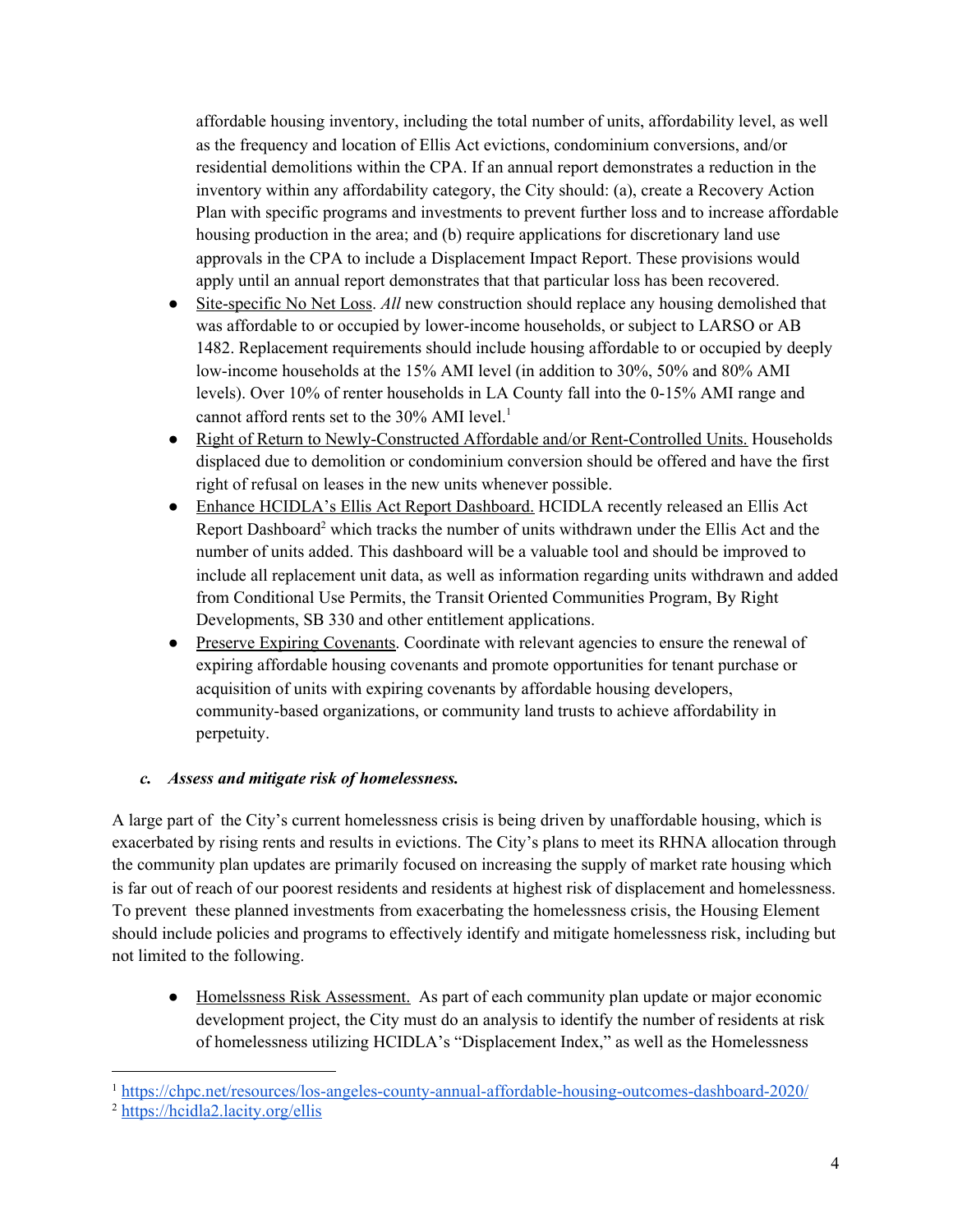Management Informations System (HMIS) used by HUD in developing their Annual Homelessness Assessment (AHAR) Report, and other data sources. Used together, the city should develop a predictive model for analyzing where risk is likely to increase due to proposed public and private investment.

- Adopt Protective Measures to Mitigate Identified Risk of Homelessnes. Based on the findings of the homelessness risk assessment, the City should adopt key protective measures such as increasing proactive enforcement of tenants rights regulations and developing policies to preserve and increase the supply of deeply affordable housing. In addition, these reports should also identify hotels and motels—those currently on the market for sale or those that can be acquired through eminent domain<sup>3</sup>—in at-risk areas that could potentially be acquired and converted to affordable housing, without displacing residents that rely on hotels and motels for housing.
- Preserve Residential Hotels. Prevent the conversion or demolition of residential hotels and enforce the rights of residential hotel tenants through additional resources and proactive enforcement of the Residential Hotel Ordinance and Wiggins Settlement.

# **2. STRENGTHEN TENANT PROTECTIONS**

Displacement is a direct cause of houselessness and a destructive force in low income communities and communities of color. The Housing Element must address displacement risks head-on and include Goals, Policies and Programs that create real tools to minimize displacement and promote community stability.

## *a. Ensure housing opportunities are accessible to all residents without discrimination on the basis of race, income, ancestry, sex, national origin, religion, sexual orientation, maritial/familial status, age, or disability.*

Despite the passage of SB329, housing voucher recipients continue to face discrimination from landlords, particularly in opportunity-rich communities. And, while the City's "211LA" program allows tenants to file reports of illegal rent increases, it does not go far enough in proactively monitoring compliance among the City's existing stock of RSO units. In order to strengthen RSO enforcement as well as the antidiscrmination provisions created by SB329, the City of Los Angeles must direct HCID to: offer outreach and education services to landlords and tenants so they are familiar with the new law's requirements, and establish testers, administrative complaint mechanisms, and hearing officers to identify unlawful practices. Such measures will allow HCID to more adequately report violations; collect, investigate, and remedy complaints; perform regular testing to ensure compliance; and report publicly on the number of complaints and resolutions, testing results, and the overall effectiveness of SB329's implementation. The Housing Element should include policies and programs to strengen enforcement of tenant protection and discrimination laws, including but not limited to the following.

<sup>3</sup> For an example of this kind of analysis, see Roy, A., Blasi, G., & Coleman, J. (2020). "Hotel California: Housing the Crisis", Los Angeles: UCLA Institute on Inequality and Democracy. Map Example from report, "Hotels and Motels in At-Risk Zip Codes":

[https://www.arcgis.com/home/webmap/viewer.html?webmap=a40364a4ff464ce9a3aaedaafd0bb304&ext](https://www.arcgis.com/home/webmap/viewer.html?webmap=a40364a4ff464ce9a3aaedaafd0bb304&extent=-118.6056,33.8965,-117.8475,34.2588) [ent=-118.6056,33.8965,-117.8475,34.2588](https://www.arcgis.com/home/webmap/viewer.html?webmap=a40364a4ff464ce9a3aaedaafd0bb304&extent=-118.6056,33.8965,-117.8475,34.2588)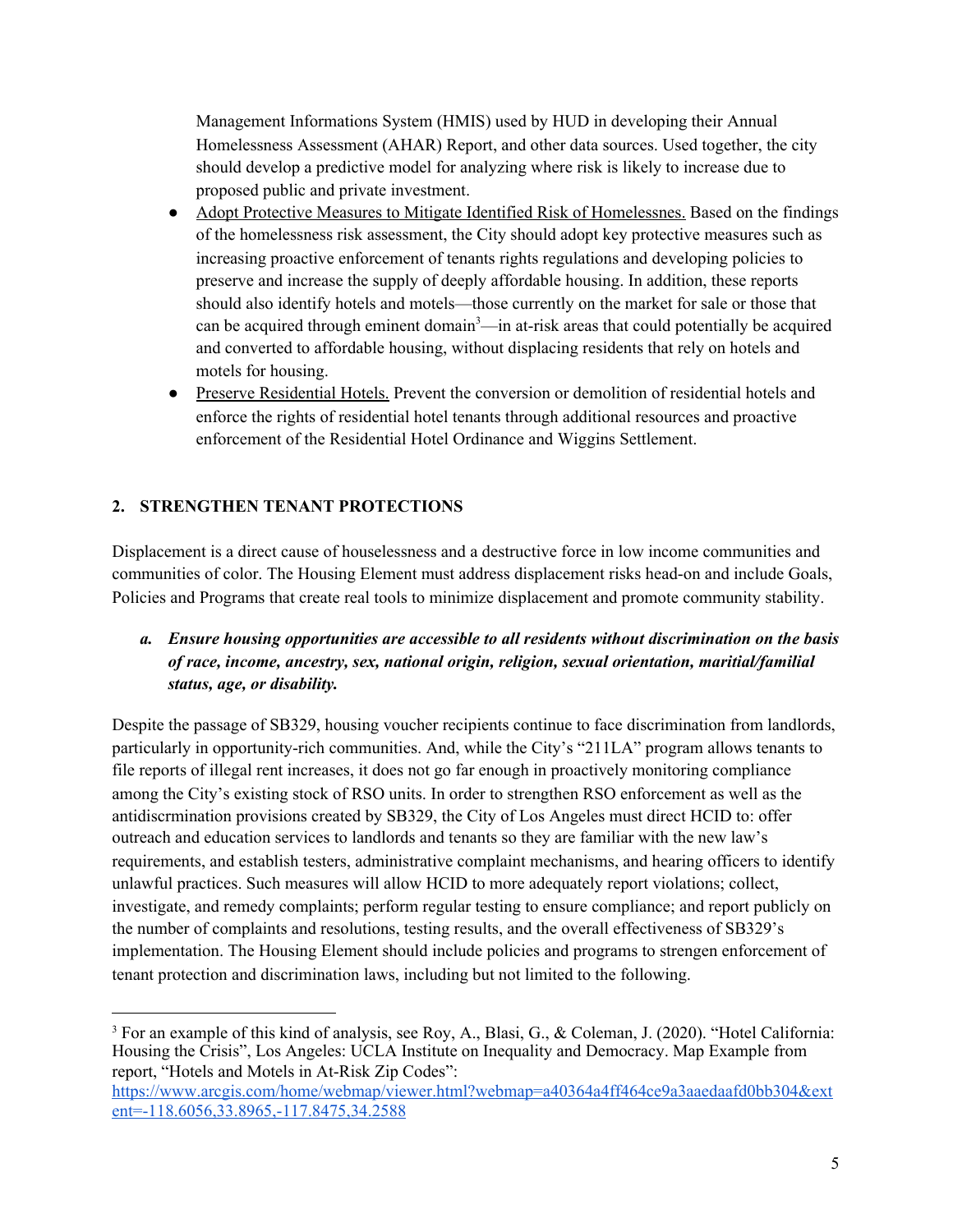- Publicize SB 329 anti-discirimation protections. Establish outreach and education services to landlords and tenants regarding SB329 source-of-income anti-discrimination measures
- Increase investigation and prosecution of source-of-income discrimination. Develop proactive enforcement mechanisms, such as testers and hearing officers, to identify and prosecute source-of-income discrimination.

### *b. Prevent tenant harassment.*

Strong tenant protections can be undermined if unscrupulous landlords push tenants out of their homes through harassment and intimidation. The City should enact a robust tenant anti-harassment ordinance (TAHO) that includes substantial statutory penalties to deter such tactics. To ensure efficacy, the anti-harassment ordinance must have strong enforcement mechanisms that provide both a private right of action for tenants and dedicated HCID staffing. The Housing Element should include policies and programs to prevent tenant harassment, including but not limited to the following.

- Enact a Tenant Anti-Harassment Ordinance. Enact a Tenant Anti-Harassment Ordinance with a comprehensive definition of harassment, strong statutory penalties and an enforcement program that consists of dedicated staffing.
- Improve tracking and reporting tenant harassment complaints.Track harassment complaints monthly and by Council District.
- Prosecute repeat offenders. Initiate legal action against repeat offenders of the TAHO to prevent harm and ensure compliance.

# *c. Prevent Displacement of Vulnerable Tenants by Strengthening the City's Rent Stabilization Ordinance and Just-Cause Eviction Protections.*

State law and the City's Rent Stabilization Ordinance currently leave many Los Angeles tenants without protection from arbitrary or unjust evictions. Whether or not a tenant can be evicted should not depend on the year their housing was built or what kind of entity owns their building. All tenants should have the guarantee that, if they pay their rent on time and abide by their lease, they will not be evicted. And, if they are evicted for no fault of their own, they will receive relocation assistance to help find new housing.

In many circumstances, the annual allowable rent increase under the city's rent stabilization ordinance significantly exceeds the rate of inflation. Allowing rent to increase faster than inflation leaves tenants in gentrifying neighborhoods vulnerable to indirect displacement if new, predominantly market-rate, projects drive up neighborhood rents. The Housing Element should direct the City Council to amend the Rent Stabilization Ordinance to reduce the annual allowable rent increase to a percentage of inflation, similar to the Santa Monica and West Hollywood ordinances.

Furthermore, allowing landlords of master-metered units to impose even larger rent increases creates significant displacement pressure and gives landlords an incentive not to upgrade their gas and electric utilities. Tenants in master-metered units should have the same protections against large rent increases as any other tenant. And, it is well established that households on master-meter utilities use more energy than individually metered households. Removing the incentive to maintain master-metered utilities will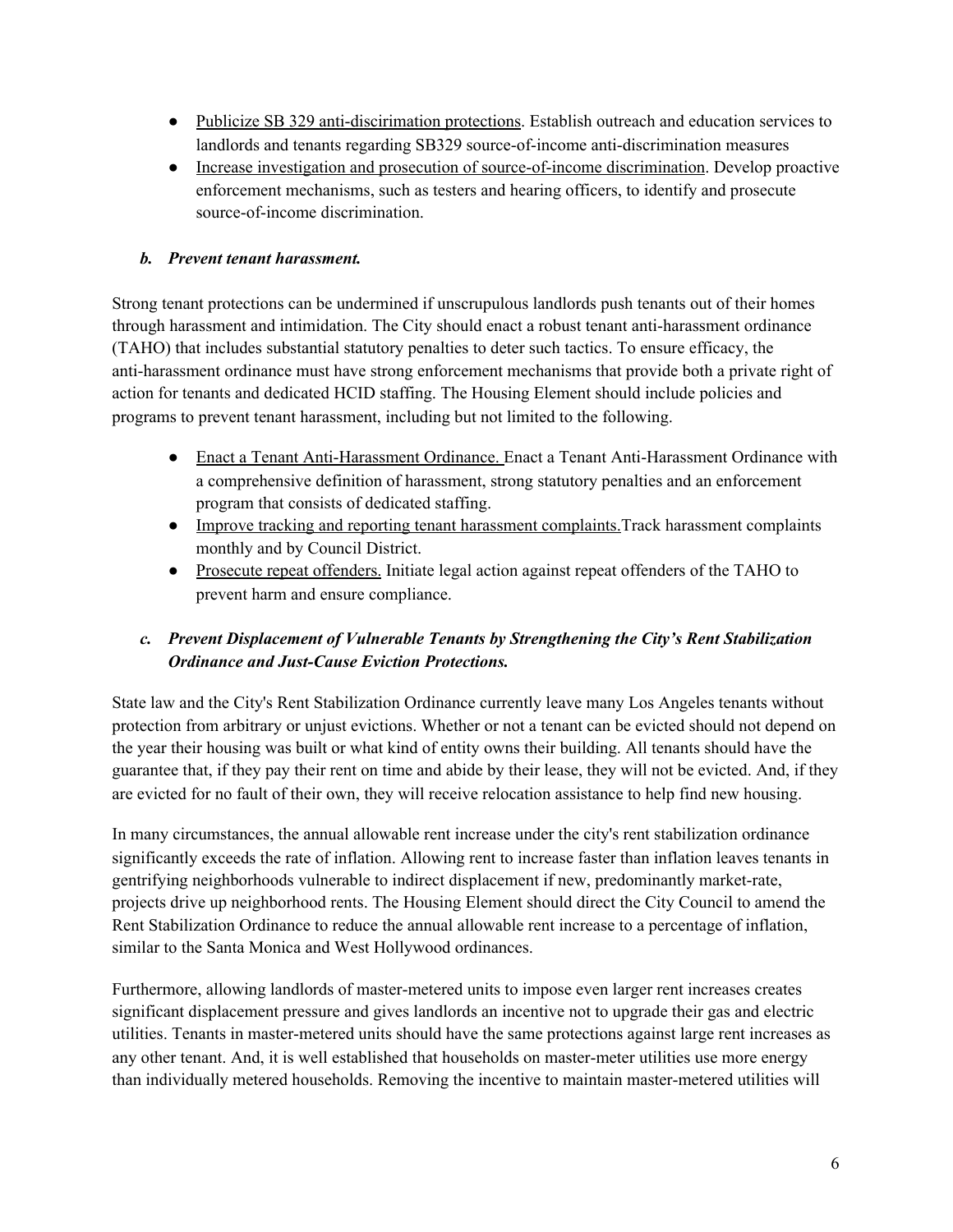protect tenants from large rent increases and remove the disincentive for landlords to upgrade their gas and electric systems, benefiting both the tenant and the environment.

Lastly, in response to the acute displacement pressures brought on by the COVID19 pandemic, the City appropriated significant funding for tenant outreach and education and legal defense for tenants facing eviction. Yet, the funding currently available will reach only a small percentage of tenants impacted by housing instability. Furthermore, the economic impacts of COVID19 on low-income Angelenos are likely to last many years. In addition, according to a recent report conducted by Stout, the City of Los Angeles saves \$3.50 for every \$1 invested in eviction representation. Codifying a tenant's right to counsel will therefore not only advance economic justice in the City but also do so in a way that is financially sustainable. Providing a guaranteed right to an attorney will act as a strong deterrent against the thousands of baseless evictions filed and executed each year, dramatically reduce housing instability, and reduce in-flows to homelessness. The Housing Element should include policies and programs to strengthen the City's RSO and Just-Cause eviction protections, including but not limited to the following.

- Expand just-cause eviction protections to cover all tenants. Expand just-cause eviction protections to cover all tenants in the City of Los Angeles and establish a corresponding enforcement program.
- Reduce the annual allowable rent increase under the RSO. Reduce the annual allowable rent increase, and close the "master-metered loophole," in the City's Rent Stabilization Ordinance to help address indirect displacement in gentrifying neighborhoods and encourage energy conservation.
- Codify a tenant's right to counsel in an eviction proceeding. Codify a tenant's right to counsel that guarantees access to an attorney to all tenants who face an eviction.
- Create a permanent tenant education program. Create a permanent tenant education program to inform tenants of their rights and how to access eviction defense resources.
- Explore additional opportunities that strengthen the RSO. Explore amendments to the City's RSO to restrict allowable grounds for eviction, including restrictions on eviction for failure to pay and policies to alleviate rent-debt.

# **3. INVEST IN SOCIAL HOUSING, COMMUNITY LAND TRUSTS, AND STRATEGIC LAND ACQUISITION**

We cannot rely on status quo policies to dig ourselves out of this unprecedented affordable housing crisis. Instead, the Housing Element must be the vehicle to drive LA housing policy into a new future that reimagines social housing and brings land into community control in order to produce the permanent deeply affordable housing that Angelenos so desperately need.

## *a. Facilitate and invest in a Social Housing program that preserves and creates new permanent af ordable housing at all levels of af ordability, especially the deepest levels of af ordability that reach 30% AMI, 15% AMI, 10% AMI and below.*

Currently, most renters in Los Angeles are rent burdened and high rents have become a clear driver of homelessness. The City must dramatically expand its supply of Social Housing to shield low-income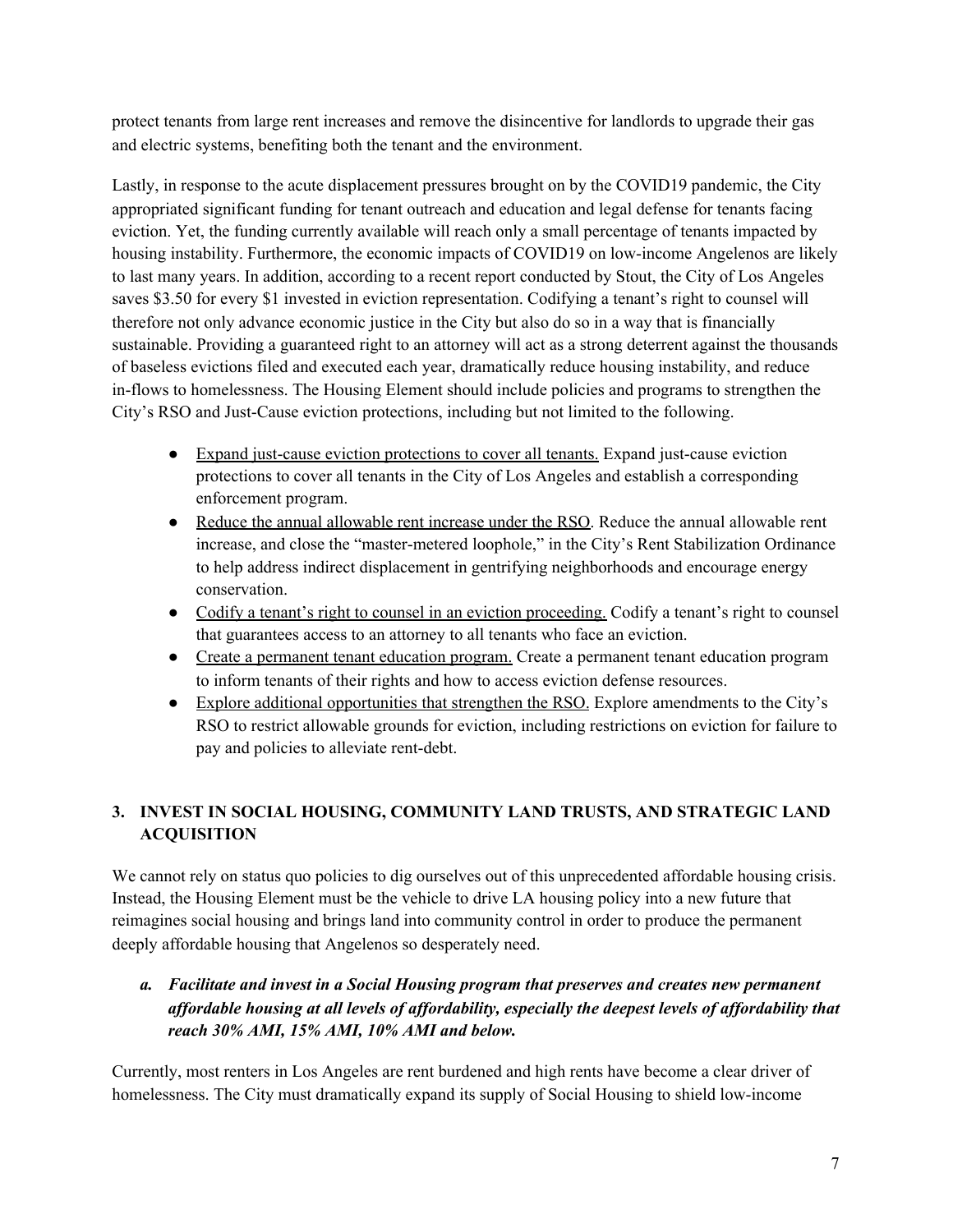residents from an increasingly unaffordable rental market and provide long-term stability for both households and neighborhoods. The Housing Element should include policies and programs to effectively expand the supply of deeply affordable Social Housing, including but not limited to the following.

- Expand the acquisition and use of publicly- and privately-owned land for the use of Social Housing. Acquire land for Social Housing and designate Social Housing - including but not limited to community ownership models (see below) as the primary intended use for surplus or underutilized public land in the City. Coordinate with City, County, State, Metro and other public agencies to identify sites for disposition for Social Housing development and/or community control through neighborhood-based nonprofit ownership.
- Facilitate innovative models of Social Housing. Facilitate innovative models that seek to lower costs while providing quality housing and supporting family-supporting wages.
- Explore establishing a multijurisdictional joint authority to facilitate Social Housing. Explore opportunities for land assembly across jurisdictions through establishment of a multijurisdictional joint authority that can purchase, assemble, remediate, and entitle land for social housing production and preservation.
- Increase access to financing for Social Housing. Create, and/or partner with other public agencies and private lending institutions to facilitate, low-cost financing opportunities for social housing developers, neighborhood-based nonprofit cdcs, land stewards, homeowners, resident associations, and housing cooperative shareholders.
- Remove limits on the number of public housing units allowed in each council district. Take any legal or electoral steps required to remove any limitations on the number of public housing units allowed per council district.
- Explore new funding and revenue sources for Social Housing. Research all available and/or potential funding sources for social housing and actively seek funding opportunities, including partnering with state and federal agencies or electeds on creating new programs and funding opportunities. Pursue the creation of new revenue sources, including but not limited to new taxes - particularly those that serve to limit residential vacancies and speculative land flipping - as well as the potential use of a newly-created public bank to facilitate financing.

## *b. Advance community ownership models of af ordable housing, such as community land trusts, housing cooperatives and other strategies that create permanent af ordability and opportunities for renters and unhoused residents to build equity through ownership.*

Rents paid by tenants to corporate landlords benefit a corporation's profit margin rather than Los Angeles neighborhoods and families. In order to keep wealth within our communities, provide permanent affordability and provide equity opportunities to households with low incomes, we must scale up community ownership models of affordable housing. The Housing Element should include policies and programs to effectively expand community ownership models, including but not limited to the following.

• Dedicate publicly owned land to community land-trusts. Dedicate publicly owned land to CLTs who can provide affordable housing in perpetuity by owning land and leasing it to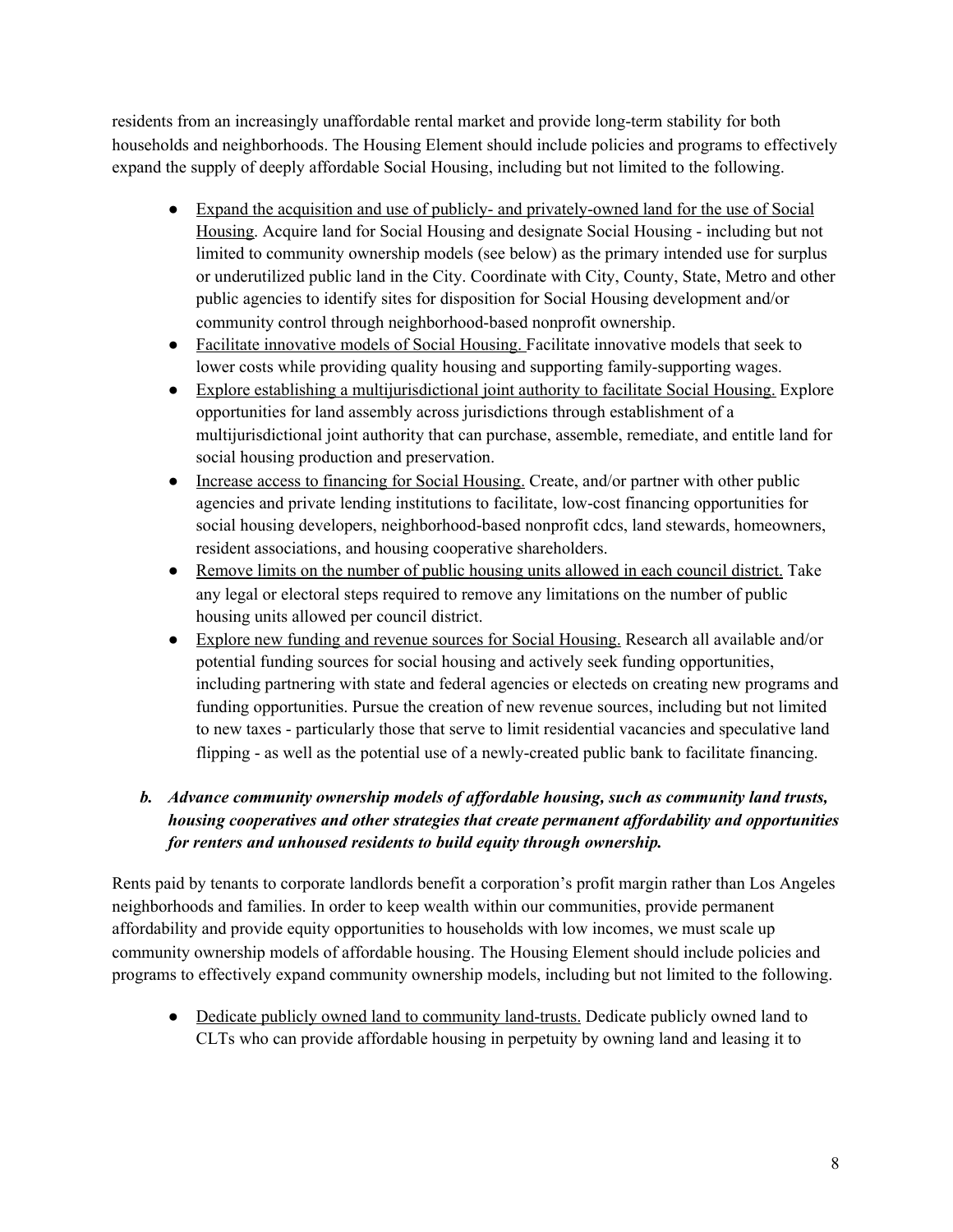those who live in units built on that land, and/or offer subsidies for the purchase of land and/or house construction by CLTs<sup>4</sup>.

- Remove zoning and land use barriers to CLT development. Consult with existing CLTs to identify ways to remove zoning and land use barriers to future CLT development.
- Convey land to CLTs. Convey city-owned, surplus, and abandoned properties to a CLT including land acquired, remediated, and readied for development by a public agency, land bank or redevelopment authority; surplus land acquired by the city for the construction of roads, schools, bike paths, municipal buildings, public housing, etc.; underutilized surface parking lots; surplus fire stations, school buildings, or other buildings owned by the City; and, abandoned buildings.
- Facilitate transfer of tax foreclosed properties to CLTs. Partner with County of Los Angeles' Treasurer and Tax Collector to facilitate transfer of tax foreclosed residential, mixed-use and vacant properties located within the City to CLTs, subsidize rehabilitation, and support a path to ownership for any current residents.
- Prioritize funding to permanently affordable housing. Redirect existing funding toward affordable housing with permanent affordability via threshold criteria or preferential scoring in the distribution of federal, state, and municipal housing funds for the construction, rehabilitation, or financing of affordably priced homes that are owner-occupied, renter-occupied, or owned and managed as a limited equity cooperative.
- Increase CLT use of current acquisition and rehabilitation programs. Engage CLTs and their lending and development partners in evaluating the City's current funding programs for acquisition and rehabilitation of naturally occurring affordable housing (NOAH) and at-risk deed-restricted multifamily properties, and institute resultant recommendations in order to increase CLT utilization of existing and future NOAH programs.
- Design land use incentives to expand CLTs. Award density bonuses, and/or grant regulatory concessions and design any new inclusionary zoning program in a manner that steers units into CLT portfolios and covers a portion of CLT cost of stewardship.
- Expand funding for CLTs. Research all available and/or potential funding sources for CLTs and actively seek funding opportunities, including partnering with state and federal agencies or electeds on creating new programs and funding opportunities. Pursue the creation of new revenue sources, including but not limited to new taxes - particularly those that serve to limit residential vacancies and speculative land flipping - as well as the potential use of a newly-created public bank to facilitate financing
- Foster new CLTs through technical assistance. Foster the development of new CLTs in the City through allocating City resources for tenant engagement, tenant-ownership training, legal counsel, and CLT technical assistance.
- Transfer properties in receivership to CLTs. Establish a receivership program to facilitate the transfer of ownership of properties in receivership to CLTs.

<sup>4</sup> A recent motion introduced by Councilmembers Buscaino, Krekorian, Martinez, and O'Farrell to explore such a strategy is an important first step. However, in addition to partnering with local CLTs, it is crucial that the City Planning Department support these efforts by identifying and committing land for this purpose in high-opportunity neighborhoods. In addition a motion authored by Councilmember Marqueece Harris Dawson, Cedillo, Wesson also explores donating surplus land to [Community](https://cityclerk.lacity.org/lacityclerkconnect/index.cfm?fa=ccfi.viewrecord&cfnumber=20-0713) Land Trusts for the purpose of [affordable](https://cityclerk.lacity.org/lacityclerkconnect/index.cfm?fa=ccfi.viewrecord&cfnumber=20-0713) housing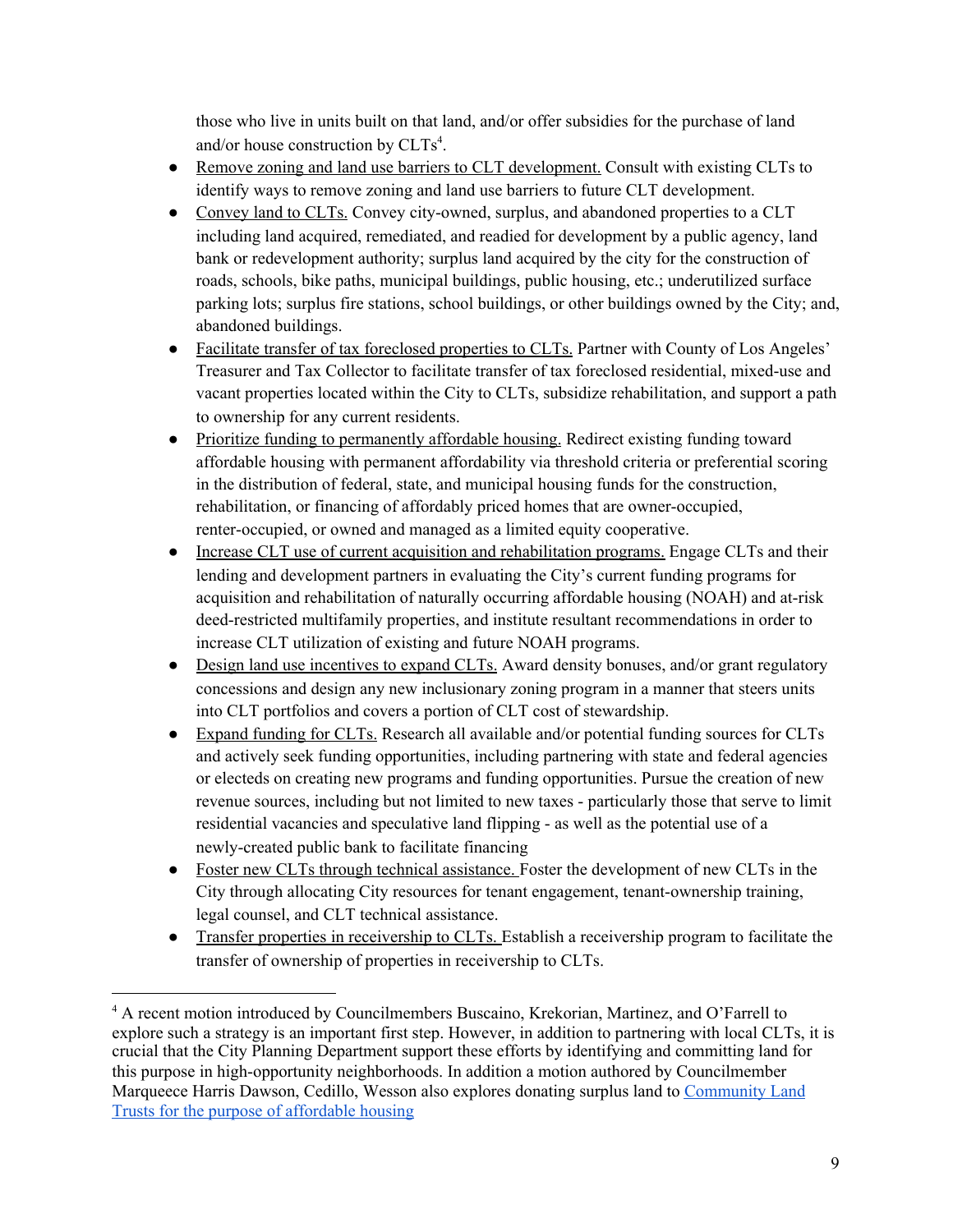### *c. Limit the speculative use of land and property by extractive investors and corporate entities*

During the Great Recession, American households lost trillions in wealth and millions of homes were foreclosed. Black and Latino homeowners were 71 to 76 percent more likely to lose their homes after the crash than white homeowners. <sup>5</sup> After the Great Recession, private equity firms invested upwards of \$20 billion to purchase more than 200,000 homes nationwide; they converted owner-occupied homes to rental properties and created new financial instruments to trade rental income streams on Wall Street. This transfer of wealth from LA families to Wall Street further entrenched the racial wealth gap and led to increased neighborhood instability. Especially given the economic crisis caused by Covid-19, the City of LA must be doing everything possible to avoid a similar trend in the coming years. The Housing Element should include policies and programs that accelerate an affordable housing acquisition strategy of single family, multifamily and commercial properties, including but not limited to the following.

- Create Anti-Displacement Overlay Zones. Apply strong displacement protections where federal, state or local incentive programs drive new development. For instance, the federal Opportunity Zones program provides catalytic development incentives in census tracts that are among the most vulnerable neighborhoods in the City. Yet, this federal tax program stimulates provides no guidelines to protect communities. Local regulation can provide necessary protections to keep neighborhoods stable and healthy.
- Enact disclosure requirements for property owners Enact disclosure requirements for LLCs, LLPs, LPs and other corporate or non-individual ownership designations to ensure public transparency and understanding regarding the business practices by corporate owners of housing and land.
- Prosecute predatory landlords and developers. Deepen local institutional capacity to investigate and pursue affirmative cases against landlords with predatory patterns of behavior like frequent/malicious evictions, unlawful evictions, poor habitability records, tenant harassment issues, and violations of RSO, and disclose such records to the public.
- Tax and regulate large real estate portfolios. Adopt regulatory and revenue generating policies to disincentivize the accumulation of large real estate portfolios. These may include policies such as a vacancy tax, a flipping tax, and Out-of-State Property Transaction tax.

### *d. Facilitate Acquisition of Land and Housing for Community Benefit.*

Right of Refusal programs can help preserve the ongoing affordability of dedicated affordable rental housing by giving priority consideration to mission-oriented buyers when the owner of a subsidized rental property decides to stop participating in a subsidy program. They can also be applied to unsubsidized rental properties, helping to preserve the availability of rental units and in some cases facilitate conversion to dedicated affordable rentals. Eligible buyers may include tenant associations, nonprofit and for-profit developers, and/or state or local government agencies. To establish such a program first requires that the City Council pass an ordinance establishing a TOPA/COPA policy.

Once the policy framework is established, tenants trying to exercise the right of first refusal will typically need substantial financial and technical assistance to make a successful offer. HCID should establish a

<sup>5</sup> Bocian, et al., "Foreclosures by Race and Ethnicity: The Demographics of a Crisis" *available at* [https://www.responsiblelending.org/mortgage-lending/research-analysis/foreclosures-by-race-and-ethnicit](https://www.responsiblelending.org/mortgage-lending/research-analysis/foreclosures-by-race-and-ethnicity.pdf) [y.pdf](https://www.responsiblelending.org/mortgage-lending/research-analysis/foreclosures-by-race-and-ethnicity.pdf)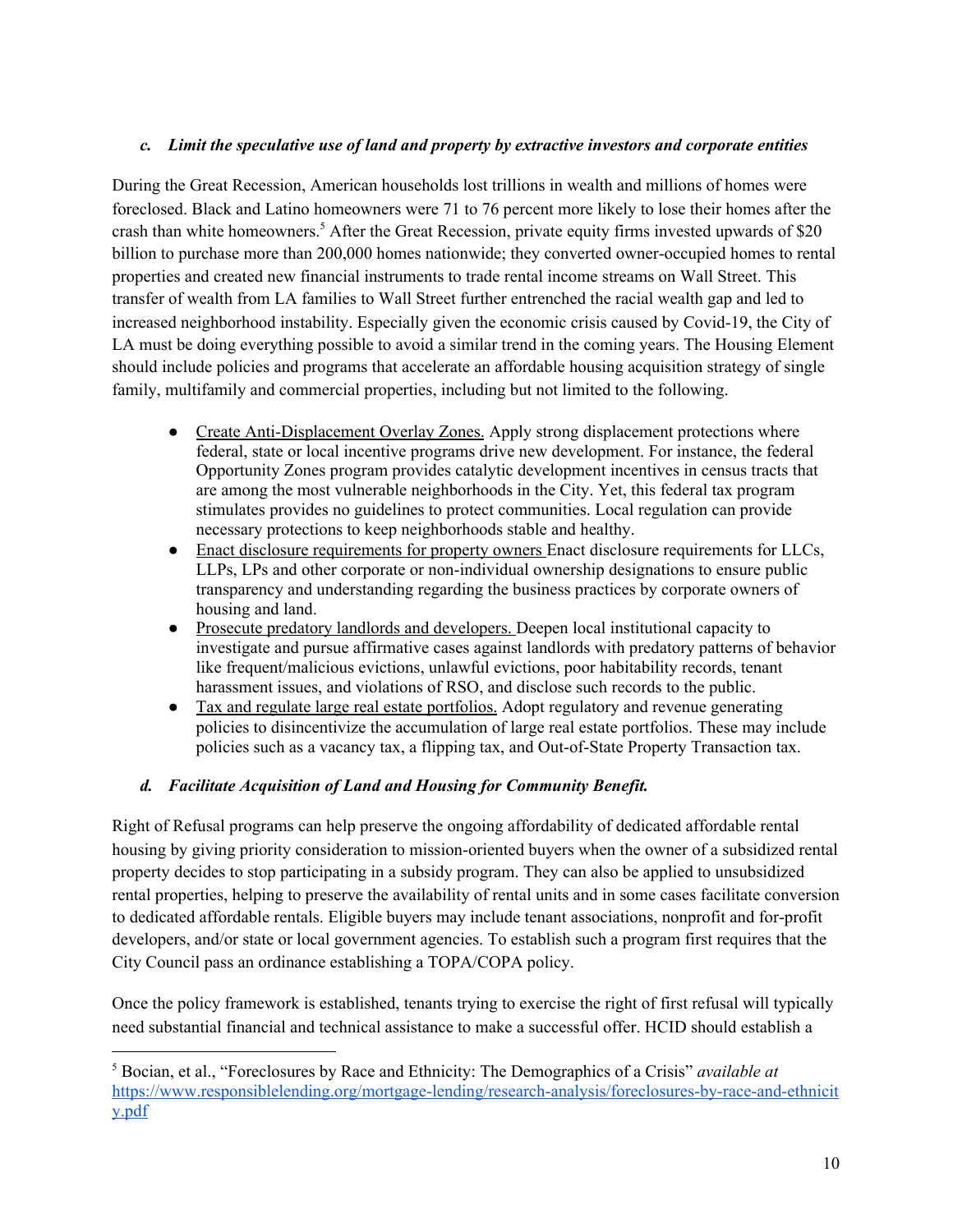technical assistance program that educates tenants on their Cities may also want to identify non-profit organizations that have experience conducting preservation transactions and can act as partners to help tenant associations throughout the process

By creating a right of first offer and a right of first refusal for current tenants and qualified organizations to purchase for-sale rental properties, and supporting the exercise of these rights, the City can help keep property in community hands and remove housing from the speculative market. The Housing Element should include policies and programs to adopt and implement an Opportunity to Purchase policy, including but not limited to the following.

- Adopt an Opportunity to Purchase Ordinance. Direct City Council to adopt an ordinance creating an Opportunity to Purchase policy containing a right of first offer and right of first refusal of for-sale rental property for current tenants and qualified organizations, including Community Land Trusts, neighborhood-based CDCs, tenant organizations, nonprofit organizations, public agencies, and other entities who commit to permanent affordability. Qualified purchasers should have an exclusive window to offer to purchase rental property and secure financing. If these qualified offers are rejected, the same purchasers should have the right to match any third party offers to sell the same property.
- Support Opportunity to Purchase with Technical Assistance. Provide technical assistance to tenants and qualified organizations to exercise their right of first offer and/or right of first refusal.
- Create infrastructure to facilitate notification between buyers and sellers. Develop an infrastructure to facilitate notification between buyers and sellers, in order to maximize participation and effectiveness of the Opportunity to Purchase policy.
- <u>Identify funding to support buyers exercising the opportunity to purchase.</u>Identify dedicated funding to ensure that qualified purchasers under this policy are able to secure financing and make competitive, bona fide offers to purchase when exercising their right of first offer.

## *e. Develop a strategic land acquisition program to preserve and expand the supply of af ordable housing.*

In addition to land use policies such as inclusionary zoning, value capture, and no-net-loss, the City should adopt a strategic land acquisition program to help meet the need for preservation and production of affordable housing. Strategic acquisition, or "land banking", is a process to acquire land and property for preservation and/or future development. <sup>6</sup>A land bank established as a public, quasi-public or non-profit entity can serve three critical functions: speed; reducing barriers; and cost savings. When properly structured to fulfill these objectives, a land bank may be able to acquire a property more quickly than an affordable housing developer who must adhere to complex funding requirements from multiple sources. The land bank can reduce barriers to acquisition by helping coordinate inspections, permitting and other entitlement processes. Lastly, a land bank can add efficiency to the system by using its relative size and coordinating capacity to achieve economies of scale which together can reduce the cost for the non-profit

<sup>6</sup> Kildee, D. and Hovey, A. "Land Banking 101: What is a Land Bank" Center for Community Progress, distributed by U.S. Department of Housing and Urban Development, Neighborhood Stabilization Program, accessed June 2020.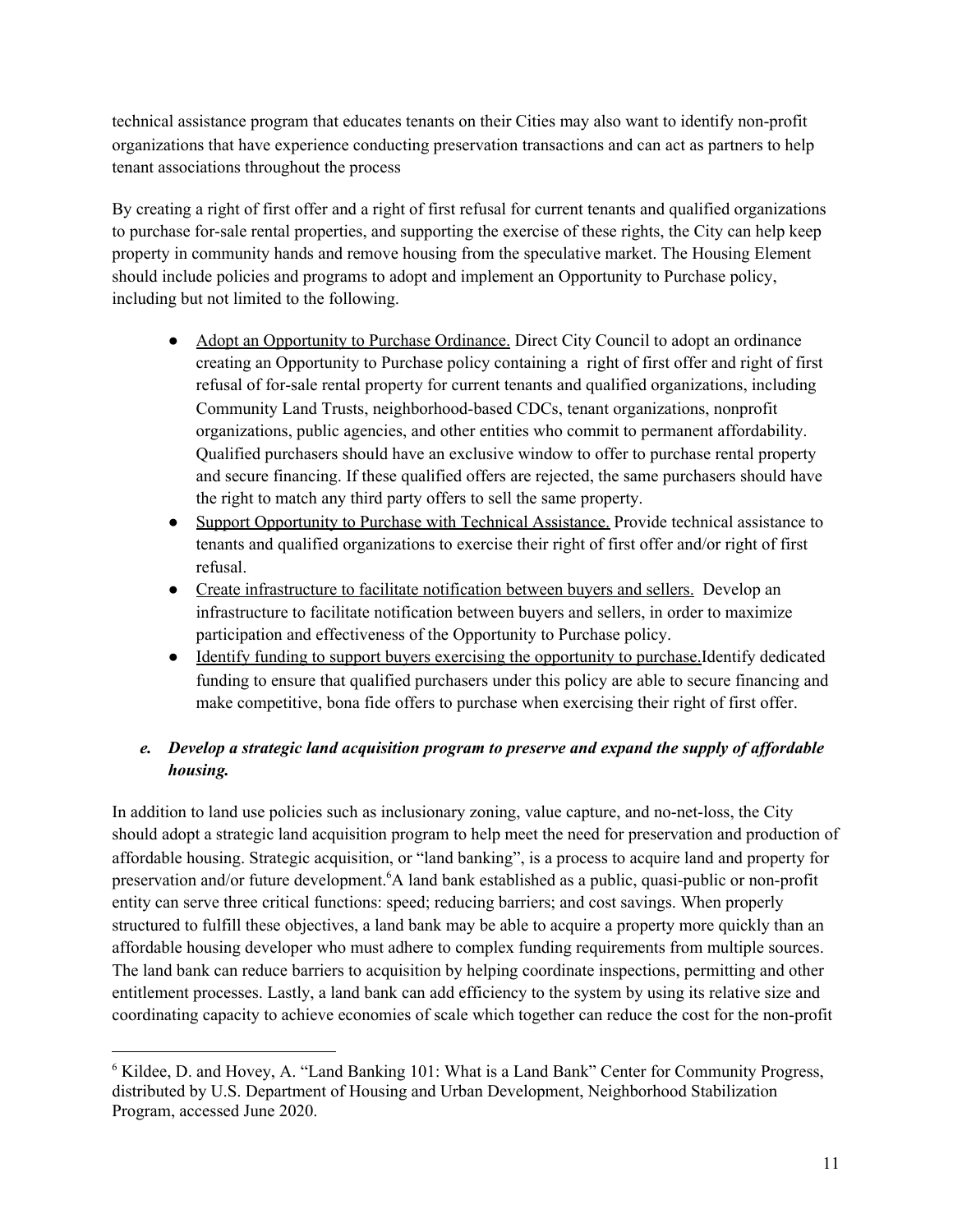developer, CLT, low- or moderate-income homeowner or tenant group who will be the ultimate steward. A land bank operates with a clear mandate and operating directives, which in this case should ensure that disposition of property will achieve goals that include enhancing residential stability of current residents, retention of public investment, long-term affordability, and building capacity and advancing self-determination of impacted, lower income communities. The Housing Element should include policies and programs to implement a land acquisition policy, including but not limited to the following.

- Create a City Land Bank. Research best practices for establishing a public land bank and make recommendations to the City Council for implementation of a public land bank.
- Land Acquisition Strategies. Develop strategies to assist community land trusts and affordable housing developers with property acquisition. Coordinate with non-profit developers and community land trusts to take advantage of off-site acquisition options provided under Measure JJJ.
- Land Sales/Property Transactions: Collect and make information about land sales and property transactions in the Community Plan Areas more publicly accessible to support opportunities for purchase by affordable housing developers, community-based organizations, or community land trusts, and to enhance communities' access to information regarding changes in their own neighborhoods.

## **4. INCREASE THE SUPPLY OF DEEPLY AFFORDABLE HOUSING**

While our city needs to increase the supply of housing, market rents on new construction far exceed what the vast majority of tenants can afford. Extremely low-income households face the worst rent burdens, are more likely to be severely rent burdened, and face the most acute housing shortage for their income range. Creating an adequate supply of deeply affordable housing (DLI and ELI) is a critical strategy to prevent further homelessness and protect the most vulnerable residents of LA.

### *a. Produce an adequate supply of af ordable housing to meet current and projected need.*

The Housing Element should include policies and programs to effectively produce affordable housing to meet current and projected needs, including but not limited to:

- Inclusionary Zoning. Adopt city-wide inclusionary zoning requirements on new rental and for-sale development that is structured in such a way as to incentivize construction of deeply affordable units, with the option to satisfy affordable housing requirements through off-site construction significantly restricted.
- Density Bonus. Explore an expansion of density bonus program, with restrictions on buildings occupied by tenants within 10 years.
- Deep affordability. Identify and implement incentives for new development to contribute towards the community's deeply low-, extremely low-, and very low-income housing needs.
- Public Investment in Affordable Housing. Utilize public land and funding for the construction of new housing for deeply low-, extremely low-, very low-, and low-income households.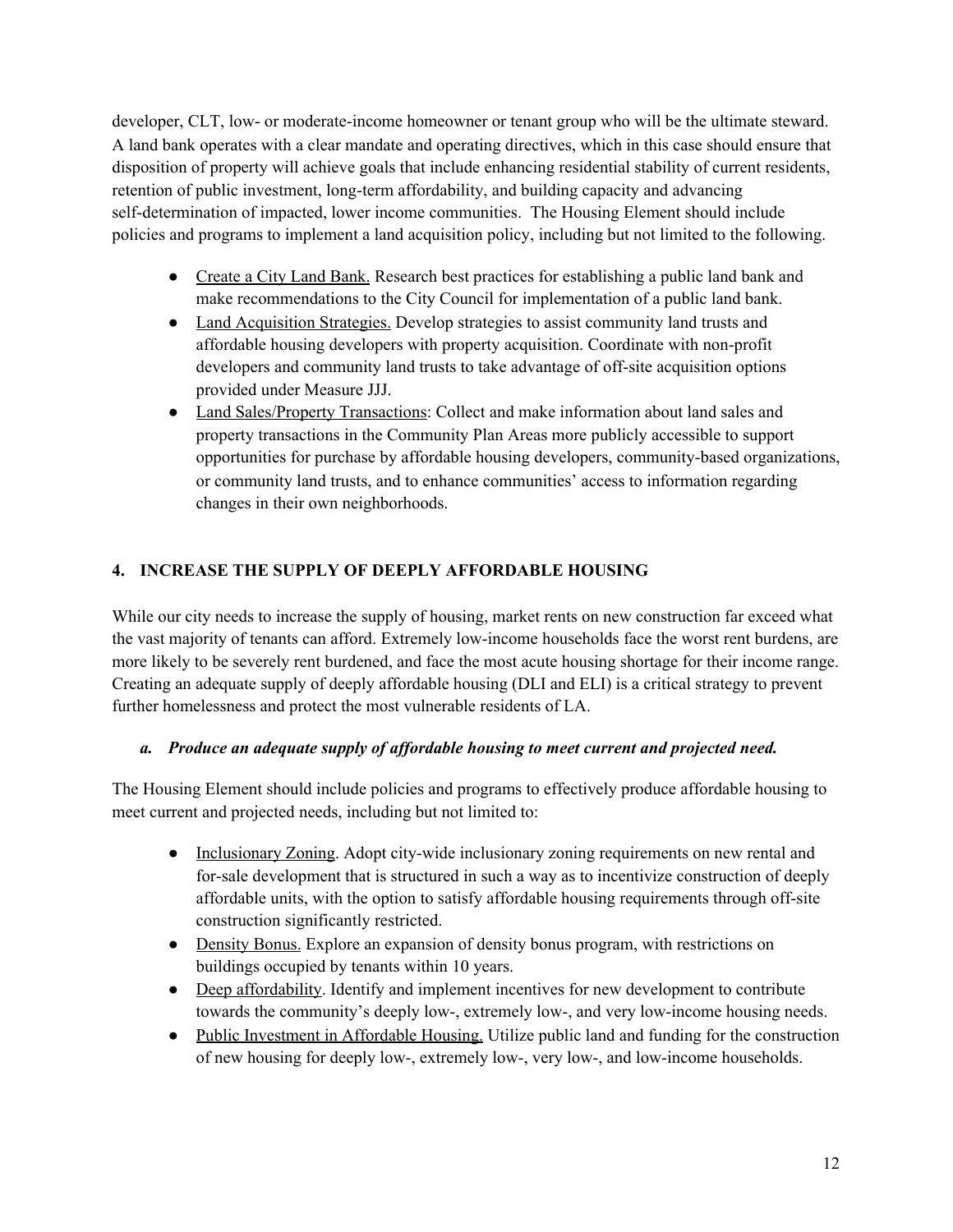- Strategic Use of City-Owned Land. Devote City-owned land exclusively to the creation of 100 percent affordable and/or supportive housing projects through below-market or no-cost sale or lease to non-profit developers or community land trusts.
- Surplus Land. Prioritize the creation of affordable housing by facilitating below-market sale or lease of surplus and other underutilized property to affordable housing developers, or for the creation of new park space where there is a demonstrated need for one or the other, consistent with state law.
- Vacancy Penalty. Support the adoption of a vacant homes penalty assessed on sites with vacant residential and commercial units; prioritize the use of revenue for the creation and preservation of deeply affordable housing, including supportive housing and land acquisition by community land trusts.

## *b. Equitably Distribute Deeply Af ordable Housing Around Transit Corridors.*

According to the City Planning Department's Inventory of Sites, there are 308,000 potential units on developable land in the City of Los Angeles, and 85% of these sites are within ½ mile of transit. Given that low-income renters are more likely to be transit-dependent, it is crucial that developments on these sites include units dedicated to the deepest affordability levels. The Housing Element should include policies and programs to effectively and equitably distribute deeply affordable housing around transit corridors, including but not limited to the following.

- Value Capture. Require that community plan updates implement value capture zoning such that any upzone is connected to affordability requirements equal to or greater than the Transit Oriented Communities program.
- Affordability in High Opportunity Areas. Require that community plan updates in high opportunity neighborhoods accommodate multi-family residential development with affordability levels equal to or greater than the TOC program.
- Homeowner Assistance. Expand and fund homeowner assistance programs for low- and moderate income households.
- Prioritize housing for displaced residents. Create a program that gives first priority of affordable housing units in TOC buildings to tenants of former buildings on that site, or tenants who have been evicted under the Ellis Act.

## *c. Reduce barriers for production of all af ordable housing that does not result in the removal of existing units and/or displacement of tenants and that does not expose low-income communities of color to environmental harms.*

New construction of 100% affordable and/or permanent supportive housing should have a clear and streamlined process from application to certificate of occupancy. The Housing Element should include policies and programs to effectively reduce barriers for production of affordable housing, including but not limited to the following.

• Affordable Housing on Vacant and Underutilized Land. Explore a citywide program that allows the production of affordable housing on vacant land, commercial buildings, or buildings unoccupied in the last 10 years, by right.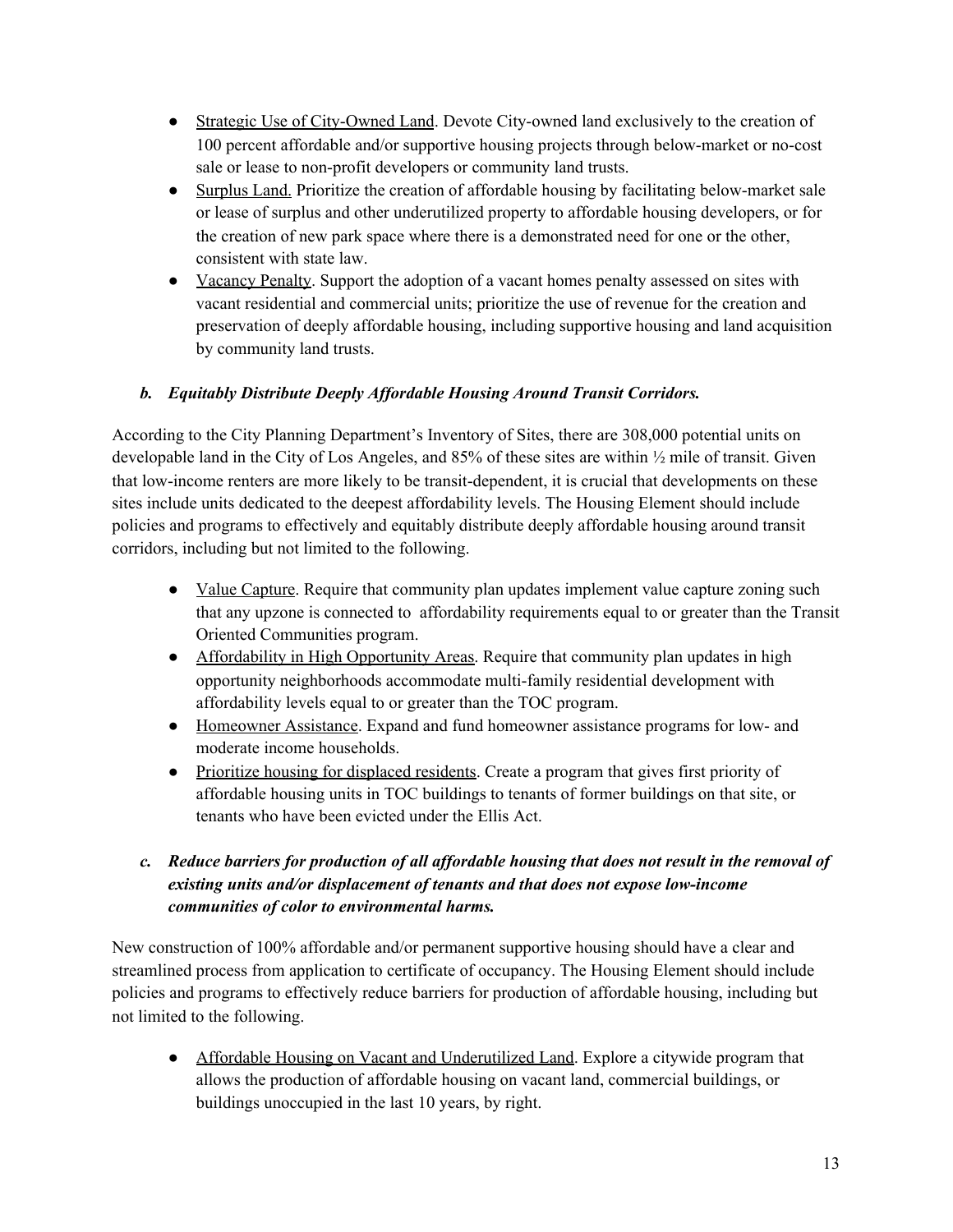- Affordable Housing on Religious Institution property. Establish a program that encourages development by right of 100% affordable housing projects in key areas, including on land owned by religious institutions.
- Remediation. Create a program that requires and funds the environmental remediation of all housing sites and mitigation of impacts by neighboring sites.
- Innovation. Explore innovative solutions to increasing production of 100% affordable housing.
- Remove Obstacles to Permanent Supportive Housing. Identify and eliminate barriers to the funding, approval, and development of permanent supportive housing.

### *d. Provide reparations for Black Angelenos with af ordable housing.*

Los Angeles should take proactive steps to address the past and continuing harms of redlining, racial covenants, housing discrimination, predatory home loans, and disinvestments in Black neighborhoods by providing reparations for Black Angelenos with access to affordable rental housing and homeownership opportunities. The Housing Element should include policies and programs to provide reparations for Black Angelenos with affordable housing, including but not limited to the following.

- Set aside a percentage of affordable units for Black families. for Require a percentage of affordable housing rental units and for-sale units be set aside for eligible Black families.
- Establish a "Certificate of Preference" Program for Displaced Black Residents. Establish "Certificate of Preference" 7 for displaced Black residents to be entitled to priority in renting or buying units in the neighborhoods from which they were displaced.
- Support Black Homeownership. Fund a homeownership assistance program for Black families and support current homeowners with funds for rehabilitation of their properties.

# **5. FURTHER ENVIRONMENTAL JUSTICE, IMPROVE CLIMATE RESILIENCE AND PROMOTE COMMUNITY HEALTH**

Access to safe and affordable housing has a direct impact on public health. The very communities facing the highest rent burden are often the same frontline communities who bear the brunt of the negative impacts brought on by multiple, intersecting crises related to housing, homelessness, and environmental racism. These health disparities are brought on by land uses based on an extractive economy that contributes to environmental degradation, industrial pollution, the climate crisis, and increased health disparities for the frontline communities. For example, according to the Health Atlas for the City of LA, 21% (or approximately 59,000 individuals) of Southeast LA CPA residents lived adjacent to noxious land uses in 2013. The Housing Element is an opportunity to ensure that housing promotes public health with land use policies that are aligned with practices that create a more productive, equitable, and healthy regenerative use of land. Therefore, the recommendations, below, account for issues related to habitability, overcrowding, access to an adequate supply of safe affordable housing, and the need for climate resilient infrastructure and zoning policies.

<sup>7</sup> For example, this [motion](https://clkrep.lacity.org/onlinedocs/2018/18-0159_mot_02-28-2018.pdf) introduced by Councilmembers Harris-Dawson, Price, and Wesson in 2018 would create a neighborhood stabilization program for South LA.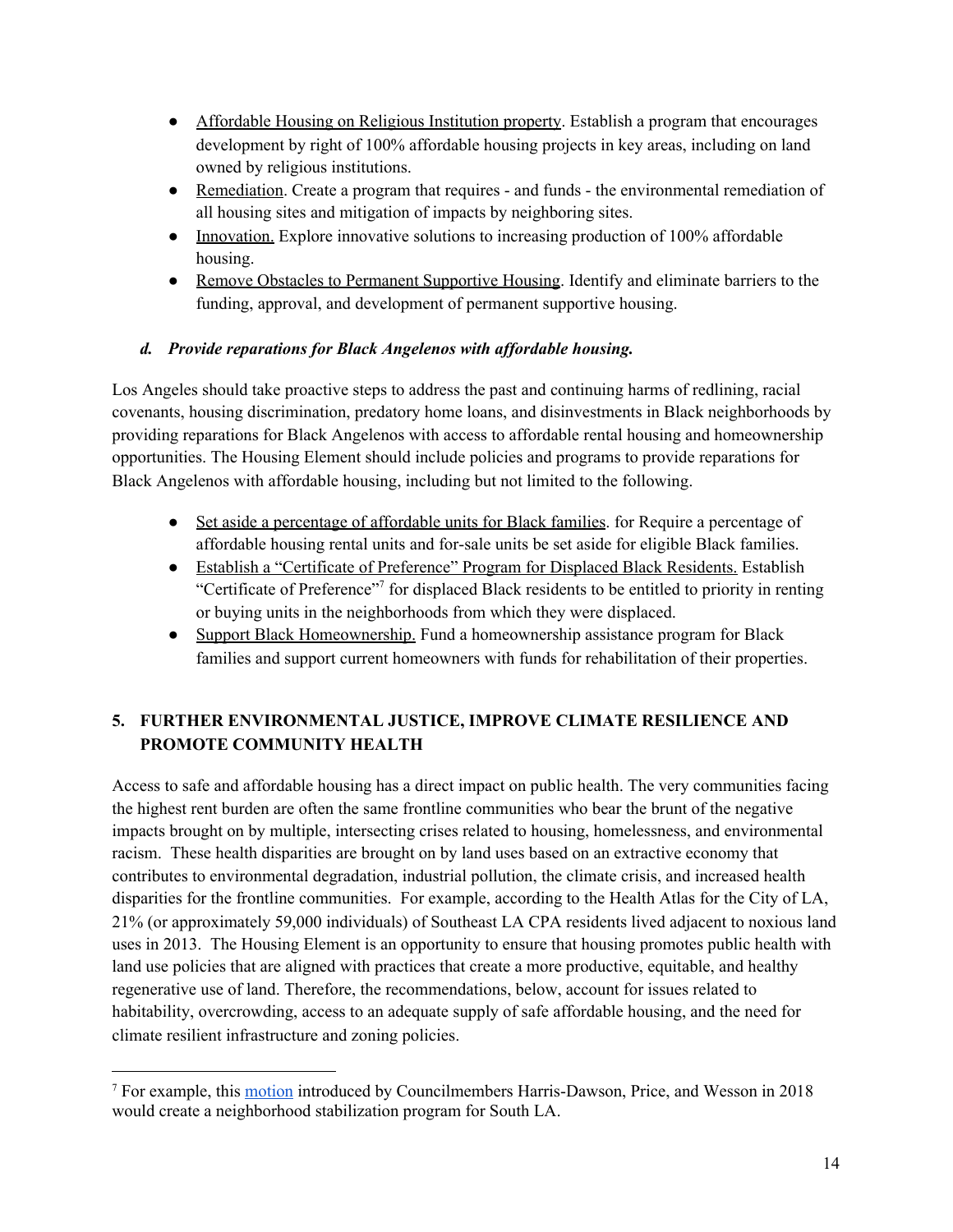#### *a. Promote environmental justice and public health in development processes.*

The City's Health Element names the harmful health impacts of displacement on individuals, families, and communities when development and infrastructure investment is pursued without regard for low-income residents already residing in the area; the need for both preservation and production of affordable housing to avoid rising rents, evictions, and increased homelessness; and centering land-use policies on a goal to reduce "health disparities and advancing health, equity, and sustainability in Los Angeles." The Housing Element can achieve consistency with the Health and Wellness Element by including policies and programs to advance environmental justice and community health, including but not limited to the following.

- Health Impact Assessments. Integrate health impact assessments into environmental impact reviews (EIRs), evaluating proximity to industrial land use/brown fields; health impacts of exposure to industrial and other noxious land uses; displacement impacts; and risk of increased evictions, homelessness, and susceptibility to overcrowded and substandard housing.
- REAP. Identify ways to ensure the Rent Escrow Account Program (REAP) is meeting its intended goals.
- Healthy Homes. Ensure all appropriate City departments are trained to identify and address environmental hazards, including, but not limited to mold, asbestos, and lead hazards affecting tenants, and develop strategies to prevent and mitigate the negative health impacts of repair or construction work that may release environmental hazards, including providing meaningful relocation assistance at the expense of the property owners, and enforcing tenants' right to return to their repaired rental units.
- Receivership Program. As a deterrent to slum housing practices and to facilitate community ownership goals, establish a receivership program for properties in REAP that do not achieve compliance so that tenant groups, CLTs and social housing entities can act as receivers and stewards of delinquent properties.
- Health and Habitability Training and Outreach. Require property owners and property managers to undergo training on responsible management of environmental hazards and tenants' right to live in habitable housing, and partner with community-based organizations to assist in outreach to tenants to inform them of their rights to live in habitable housing, regardless of income, race, or immigration status.
- Healthy Development Standards. Identify and adopt development standards that promote healthy air and water quality.
- Use an EJ lens in Planning. Integrate the CalEnviroScreen into land use planning to target critical investments increasing access to affordable housing in underserved and highly impacted areas.
- Industrial sites / brownfield sites. Advance new standards such as requiring EIRs to include health impact assessment for a 2-mile radius; enhanced site remediation and polluter accountability strategies; prevent development in proximity to brownfield sites until full EIR/HIA and remediation is done; provide support to affordable housing developments for environmental review and remediation, including identifying funding opportunities based on polluter-pay principles.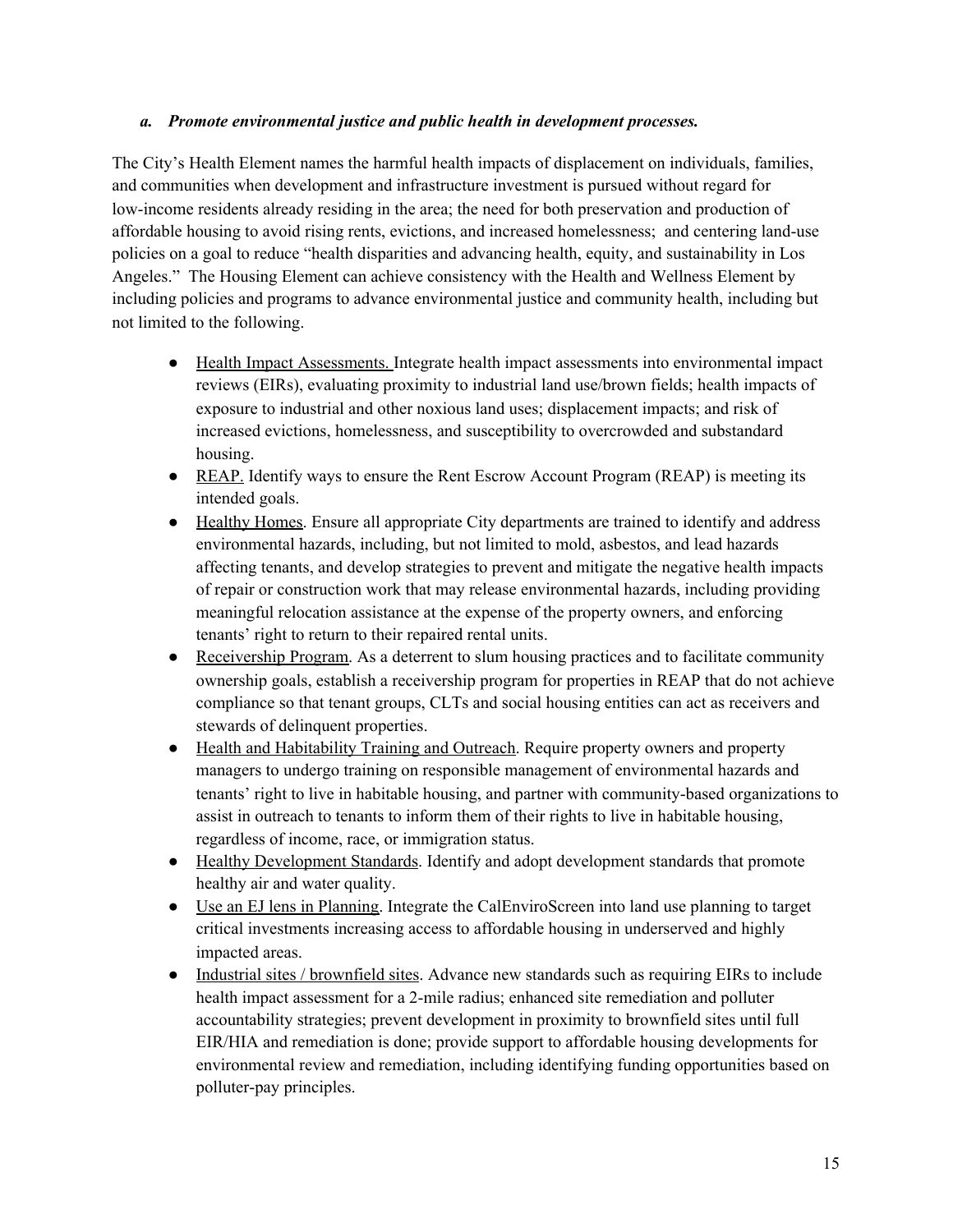### *b. Plan for climate resilience.*

Low-income communities are more likely to disportionately bear the burden of climate change. For example, low-income communities that are park-poor and have less green infrastructure investment are also more likely to acutely feel the effects of extreme weather events due to climate change. The Housing Element should include policies and programs to enhance climate resiliency as a component of housing development, including but not limited to the following.

- EJ in infrastructure. Work with the City's Climate Emergency Mobilization Department to ensure infrastructure alignment with principles of environmental justice and a just transition framework that puts an end to environmental racism and, thus, the displacement of low-income communities and communities of color, and uplifts public health through affordable housing.
- Education and training. Train City departments, property owners, and property managers on tenants' rights to live in habitable housing, the health effects of environmental hazard exposure, and appropriate management of environmental hazards such as lead and asbestos to prevent tenant exposure.
- Land use compatibility. Prevent instances of incompatible land use by establishing strict health and safety buffers between hazardous and sensitive land uses, including a 2500-foot health and human safety buffer between oil extraction sites and sensitive land uses, and a 500-foot buffer between other noxious land uses, such as auto-related uses, and sensitive land uses
- Green and Renewables Infrastructure. The City should convene stakeholders to develop green and renewable energy standards for housing development.

### **6. ENSURE MEANINGFUL COMMUNITY PARTICIPATION AND CAPACITY BUILDING**

Public resources can go further when they are used to amplify actions being taken independently by community organizations. For this engagement to be transformative, however, it must be aligned—in both content and process—to actionable processes and policies that can improve equity outcomes for people. Ensuring the success of the aforementioned programs requires that the city partner with existing community-based organizations with established networks of trust with residents in their respective neighborhoods. Such partnerships will ensure information is distributed in a linguistically and culturally appropriate manner, and also allow the city to gather data on the effectiveness of new Housing Element policies and programs on directly impacted communities. The Housing Element should include policies and programs to ensure CBOs are integrated into implementation and evaluation of Housing Element programs, including but not limited to the following.

- Budget for seed grants or community contracts to support the participation of community-based organizations (CBOs) in tracking and evaluating housing element policies and programs.
- Develop a list of mission-based nonprofit organizations in each Community Plan Area and distribute RFPs annually to develop contracts with organizations that work directly with